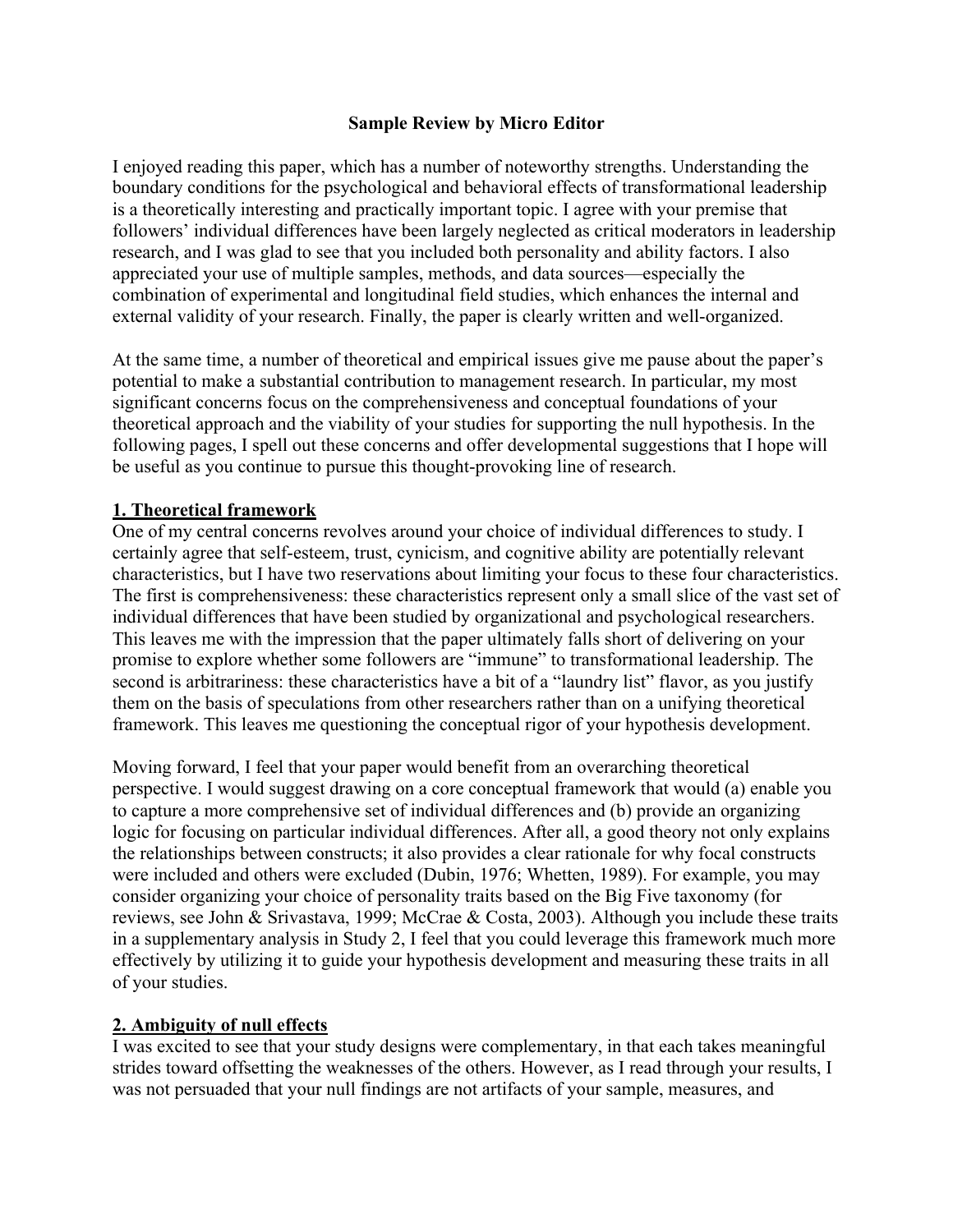analyses. I can see at least five alternative explanations for the lack of evidence in your studies that followers' individual differences moderate their reactions to transformational leadership:

- (a) *Wrong characteristics:* Building on my previous comment, you may have simply overlooked many other follower characteristics that do moderate reactions to transformational leadership. For example, recent studies have shown that followers' reactions to transformational leadership are moderated by their conservation values (Shin & Zhou, 2003), critical-independent thinking styles (Zhu, Avolio, & Walumbwa, 2008), and collectivist orientations (Walumbwa & Lawler, 2003). Although these studies are consistent with your underlying premise, they challenge your conclusions. If you truly wish to claim that "the effects of transformational leadership... broadly generalize across followers" (abstract), I would recommend (i) citing these studies and (ii) incorporating these characteristics, as well as many other individual difference variables, into your study. Indeed, the International Personality Item Pool (http://ipip.ori.org/) alone includes scales for well over 200 different personality traits.
- (b) *Statistical artifacts:* Your null findings may also be driven by range restriction and/or low reliability and validity of measures. Range restriction prevents you from assessing whether the effects of transformational leadership vary across the full scope of follower scores on a given characteristic and outcome. In terms of reliability and validity, most of your measures have good internal consistency values, but you may still have poor reliability for your interactions, as the reliability of an interaction term is equal to the product of the reliability of its components (Evans, 1991). Moreover, your experiment included no manipulation checks, which raises concerns about the validity of your transformational leadership manipulation. In your next experiment, I would encourage you to ask followers or another group of participants to evaluate the leader's behaviors that you can determine whether the leader in the transformational conditions was actually perceived as more transformational. Note, though, that this approach is still vulnerable to validity threats and confounds (Bullock, Green, & Ha, 2010; Sigall & Mills, 1998). In summary, all three of these statistical problems can impair your ability to detect significant interactions (for a brief summary, see Mount et al., 1999: 719-720).
- (c) *Opposing signs:* A final possibility is that for several of your individual characteristics, you have two-way interactions of opposing signs that cancel each other out. According to constructivist epistemology (McGuire, 1983; Thorngate, 1976), interactions can take different forms under different conditions. For example, theories of confirmation bias (Nickerson, 1998) suggest that employees' personality traits are likely to shape how they channel their cognitive abilities. Followers high in cognitive ability may respond more favorably to transformational leadership when they are trusting (they focus on the leader's strengths and enjoy being intellectually stimulated) but less favorably when they are cynical (they look for inconsistencies in the leader's messages, values, and behaviors). This suggests that although your two-way interactions are not significant, you may have significant three-way interactions buried in your data. Moving forward, it might be worthwhile to generate hypotheses about these types of three-way interactions and test whether they bear out in your datasets.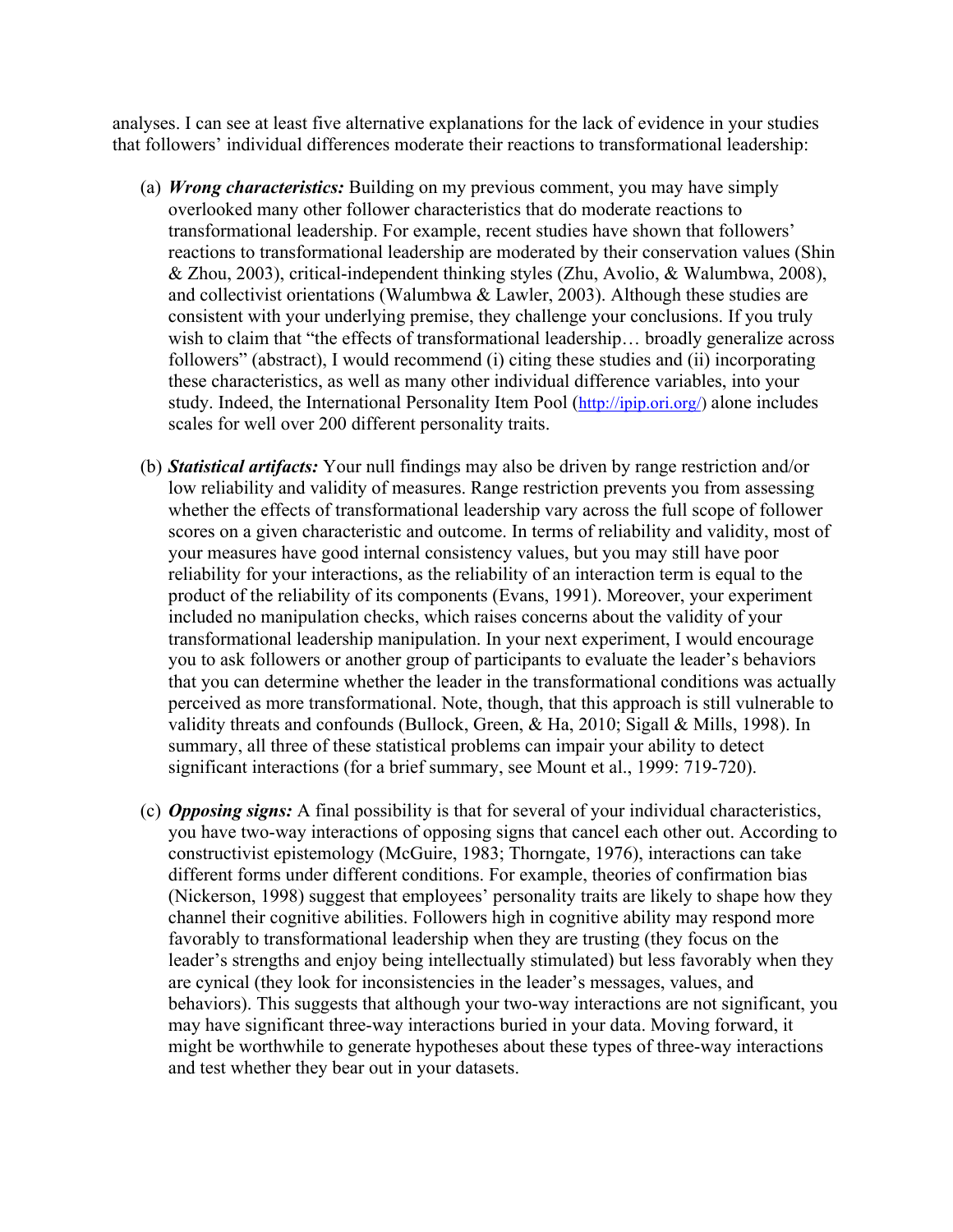In summary, although I feel that management journals should be open to publishing null results, I am not convinced that your data can rule out these important alternative explanations. Given the numerous statistical and philosophical difficulties associated with accepting the null hypothesis, I feel that your conclusions overstep the affordances of your data. If you decide to focus on publishing the current data, I would recommend tempering your claims about how broadly transformational leadership generalizes across followers and consulting Mount, Barrick, and Strauss's (1999) thoughtful discussion of the limitations of null findings. If you decide to explore new possibilities for data collection, I would recommend focusing on conducting a strong inference test (Platt, 1964), which would likely involve a consideration of a much more comprehensive set of individual characteristics, as well as larger and more diverse samples.

# **Additional comments**

3. In order to set the stage for your contribution, it is important to convince the reader that your research questions have not been answered elsewhere. Unfortunately, as mentioned above, a number of studies have tested the role of individual differences in moderating followers' reactions to transformational leadership. These studies have shown that transformational leadership is more strongly related to creativity for employees with high than low conservation values (Shin & Zhou, 2003), work engagement for employees with high than low criticalindependent thinking styles (Zhu et al., 2008), and organizational commitment and coworker satisfaction for employees with high than low collectivist orientations (Walumbwa & Lawler, 2003). I believe you can draw on these findings in two ways. First, in the introduction, you might refer to these studies as providing initial evidence that follower characteristics do matter as moderators. Second, in the discussion section, you might juxtapose your findings against these and attempt to explain why your characteristics did not have moderating effects in your studies.

4. In your introduction, you do an excellent job building a case for why we should care about transformational leadership. However, I feel that you stop short of explaining why it is theoretically and practically important to study how follower characteristics moderate their reactions to transformational leadership. On page 4, you identify this as a gap in the literature, but you never articulate why it is necessary to fill this gap. Theoretically, how will an understanding of the moderating role of follower characteristics advance our knowledge, change our thinking, or challenge our assumptions about leadership? Practically, how can leaders and followers use the information gained? Do you expect leaders to be able to judge followers' personalities and abilities, and either select followers to match their styles or adjust their styles to match followers' characteristics?

5. Although your variables will be familiar to many readers, in the spirit of precision and clarity, I would suggest defining cognitive ability, self-esteem, trust, and cynicism early in the paper.

6. As you develop your hypotheses, you tend to rely on citations to previous scholarship without delving more deeply into specifying the logic or rationale for why you expect your moderating effects. For instance, on page 6, you state that "those prone to trusting their leaders will respond more favorably to transformational leadership behaviors" but you never explain why this would be the case. I would suggest combing through each of your hypotheses and clearly explicating the underlying mechanisms (see Sutton & Staw, 1995). For example, do employees high in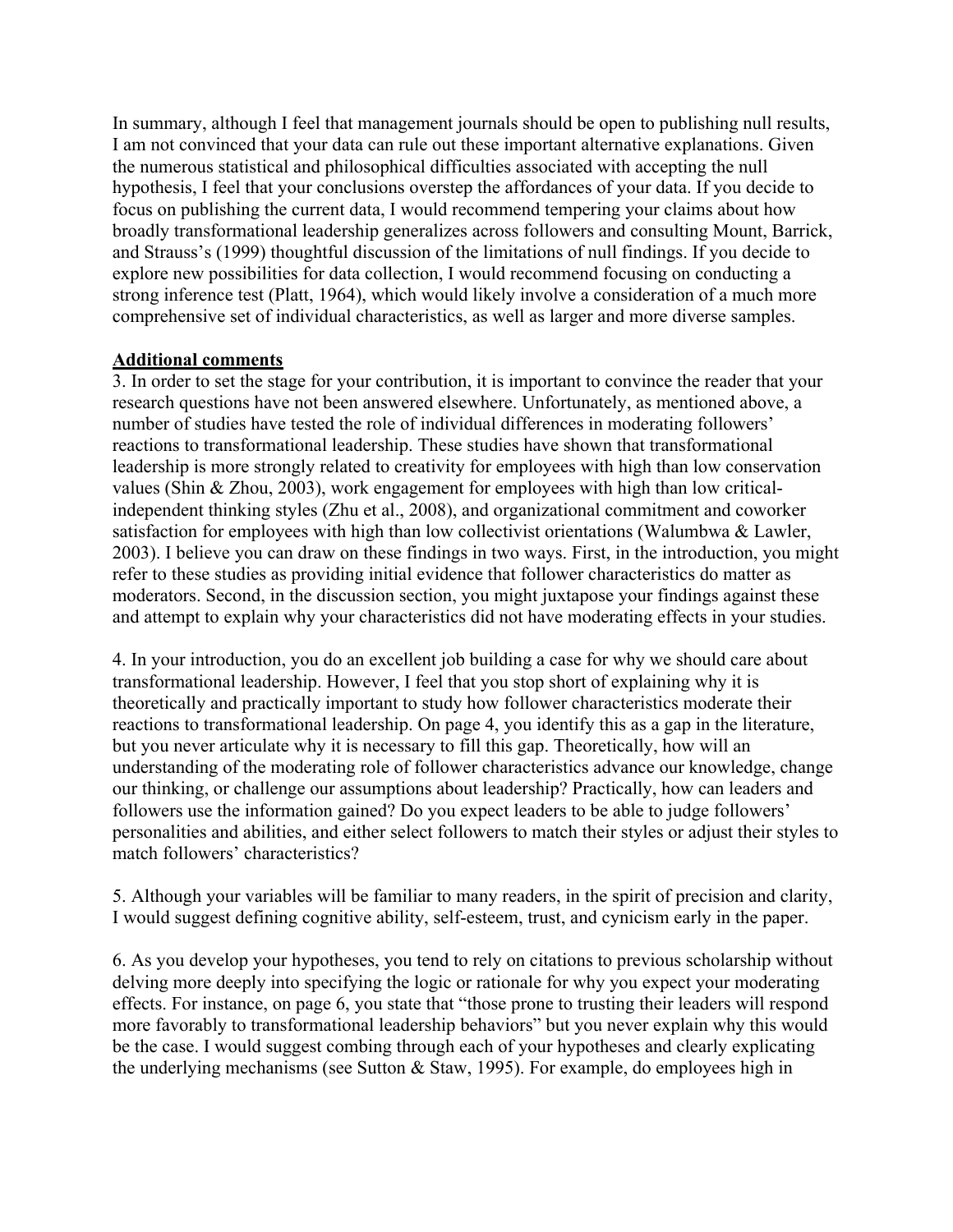dispositional trust engage in confirmation bias or motivated information processing, paying attention to leaders' desirable behaviors while discounting their undesirable behaviors?

7. Your hypotheses make the assumption that follower characteristics will have the same patterns of moderating effects on the relationship between transformational leadership and three dependent variables: satisfaction, motivation, and performance. These are very different constructs with distinct antecedents—satisfaction is an attitude or evaluative judgment (Weiss, 2002), motivation is a desire to act (Mitchell & Daniels, 2003), and performance is the effectiveness or value of behavior relative to organizational goals (Campbell, 1990). Accordingly, I would recommend developing distinct hypotheses for these three variables accurately capture the nuances and mechanisms that may be uniquely relevant to each of them.

8. In Study 1, how did you ensure that writing names on surveys did not introduce social desirability biases, and that participants actually gave their surveys to supervisors and direct reports, instead of responding to the surveys themselves or asking others to complete them?

9. There are a few inconsistencies between your hypotheses and your studies that might be worth resolving. For example, I was surprised that you did not measure all of your moderators across all studies, as this would have allowed you to examine whether the interactions that are significant can be replicated. Also, in your hypotheses, you appear to assume that cynicism and trust are opposite poles of the same construct, yet you measure them as distinct constructs with separate scales. If you decide to keep both scales in the paper, I would suggest explaining how they differ early in the paper. As another example, organizational commitment appears as a dependent variable in your studies but not in your hypotheses—I would recommend incorporating into your theory and hypothesis development.

10. Where you do find significant interactions, so that readers can interpret them, I would recommend plotting the simple slopes at one standard deviation above and below the means, as well as comparing the slopes to zero to assess their significance (Aiken & West, 1991).

11. I would have liked to see a much richer discussion section that explains your key theoretical contributions, openly acknowledges the major limitations of your research and directions for future research, and addresses practical implications. See recent issues of *AMJ* for examples.

I hope this feedback proves to be helpful. Good luck with your research!

#### **References**

Aiken, L. S., & West, S. G. 1991. *Multiple regression: Testing and interpreting interactions*. Newbury Park, CA: Sage.

Bullock, J. G., Green, D. P., & Ha, S. E. 2010. Yes, but what's the mechanism? (don't expect an easy answer). *Journal of Personality and Social Psychology*, 98: 550-558.

Campbell, J. P. 1990. Modeling the performance prediction problem in industrial and organizational psychology. In M. D. Dunnette & L. M.Hough (Eds.), *Handbook of industrial and organizational psychology*,  $2^{nd}$  ed.: 687–732. Palo Alto, CA: Consulting Psychologists Press.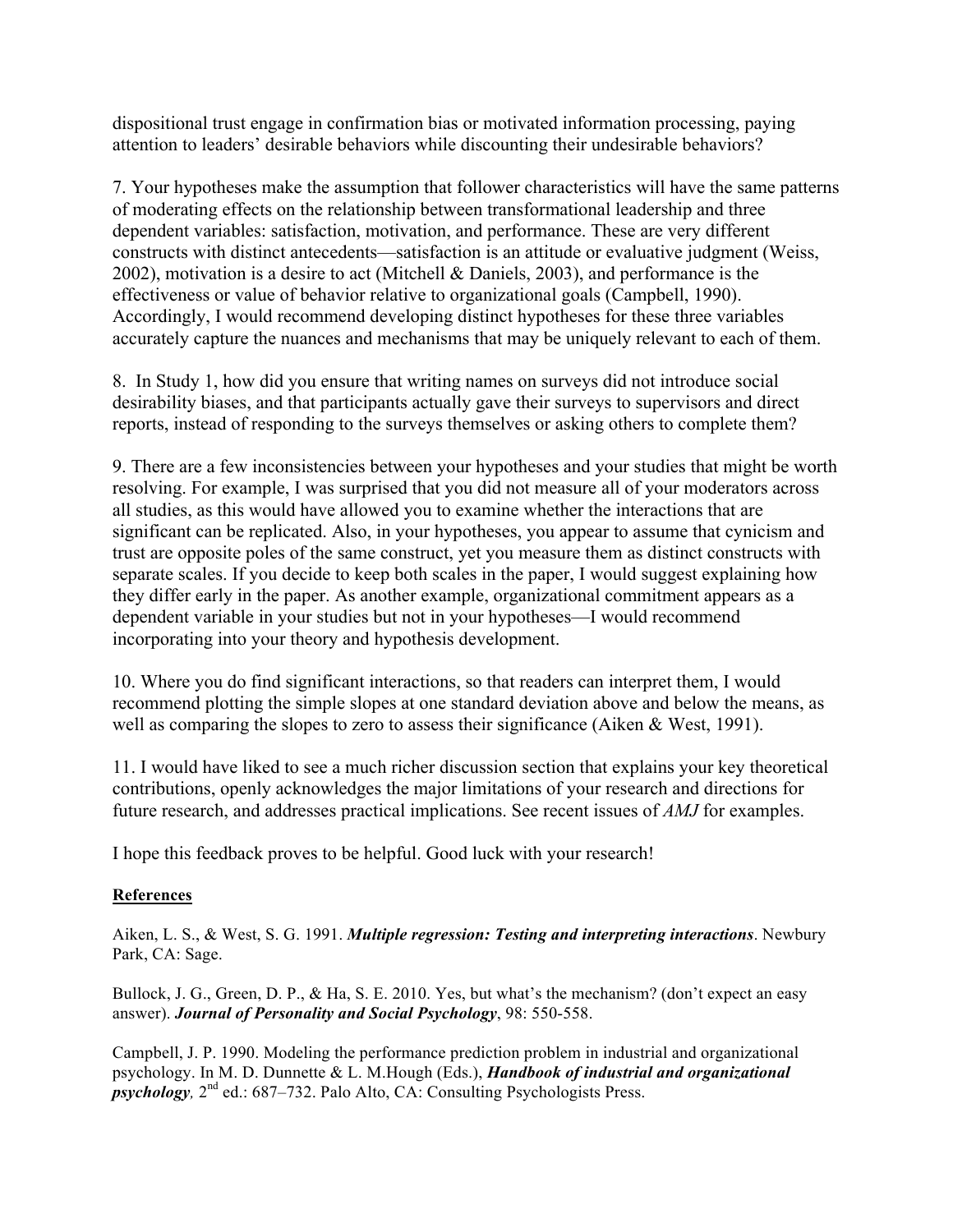Dubin, R. 1976. Theory building in applied areas. In M. Dunnette (Ed.), *Handbook of industrial and organizational psychology*: 17-39. Chicago: Rand McNally.

Evans, M. G. 1991. The problem of analyzing multiplicative composites: Interactions revisited. *American Psychologist*, 46: 6-15.

John, O. P., & Srivastava, S. 1999. The Big-Five trait taxonomy: History, measurement, and theoretical perspectives. In L. A. Pervin & O. P. John (Eds.), *Handbook of personality: Theory and research,* 2: 102–138. New York: Guilford Press.

McCrae, R. R., & Costa, P. T. Jr. 2003. *Personality in adulthood: A five-factor theory perspective* (2<sup>nd</sup> ed.). New York: Guilford Press.

McGuire, W. J. 1983. A contextualist theory of knowledge: Its implications for innovation and reform in psychological research. In L. Berkowitz (Ed.), *Advances in experimental social psychology*, 16: 1-47. New York: Academic Press.

Mitchell, T.R. & Daniels, D. 2003. Motivation. In W. C. Borman, D. R. Ilgen, & R. J. Klimoski (Eds.), *Handbook of psychology, volume twelve: Industrial and organizational psychology*: 225-254. New York: John Wiley.

Mount, M. K., Barrick, M. R., & Strauss, J. P. 1999. The joint relationship of conscientiousness and ability with performance: Test of the interaction hypothesis. *Journal of Management,* 25: 707-721.

Nickerson, R. S. 1998. Confirmation bias: A ubiquitous phenomenon in many guises. *Review of General Psychology*, 2: 175-220.

Platt, J. R. 1964. Strong inference. *Science*, 146: 347-353.

Shin, S., & Zhou, J. 2003. Transformational leadership, conservation, and creativity: Evidence from Korea. *Academy of Management Journal*, 46: 703–714.

Sigall, H., & Mills, J. 1998. Measures of independent variables and mediators are useful in social psychology experiments: But are they necessary? *Personality and Social Psychology Review,* 2: 218– 226.

Sutton, R. I., & Staw, B. M. 1995. What theory is not. *Administrative Science Quarterly*, 40: 371-384.

Thorngate, W. 1976. Possible limits on a science of social behavior. In J. H. Strickland, F. E. Aboud, & K. J. Gergen (Eds.), *Social psychology in transition*: 121-139. New York: Plenum.

Walumbwa, F. O., & Lawler, J. J. 2003. Building effective organizations: transformational leadership, collectivist orientation, work-related attitudes and withdrawal behaviours in three emerging economies. *International Journal of Human Resource Management*, 14: 1083–10101.

Weiss, H. M. 2002. Deconstructing job satisfaction: Separating evaluations, beliefs and affective experiences. *Human Resource Management Review*, 12: 173-194.

Whetten, D. A. 1989. What constitutes a theoretical contribution? *Academy of Management Review*, 14: 490-495.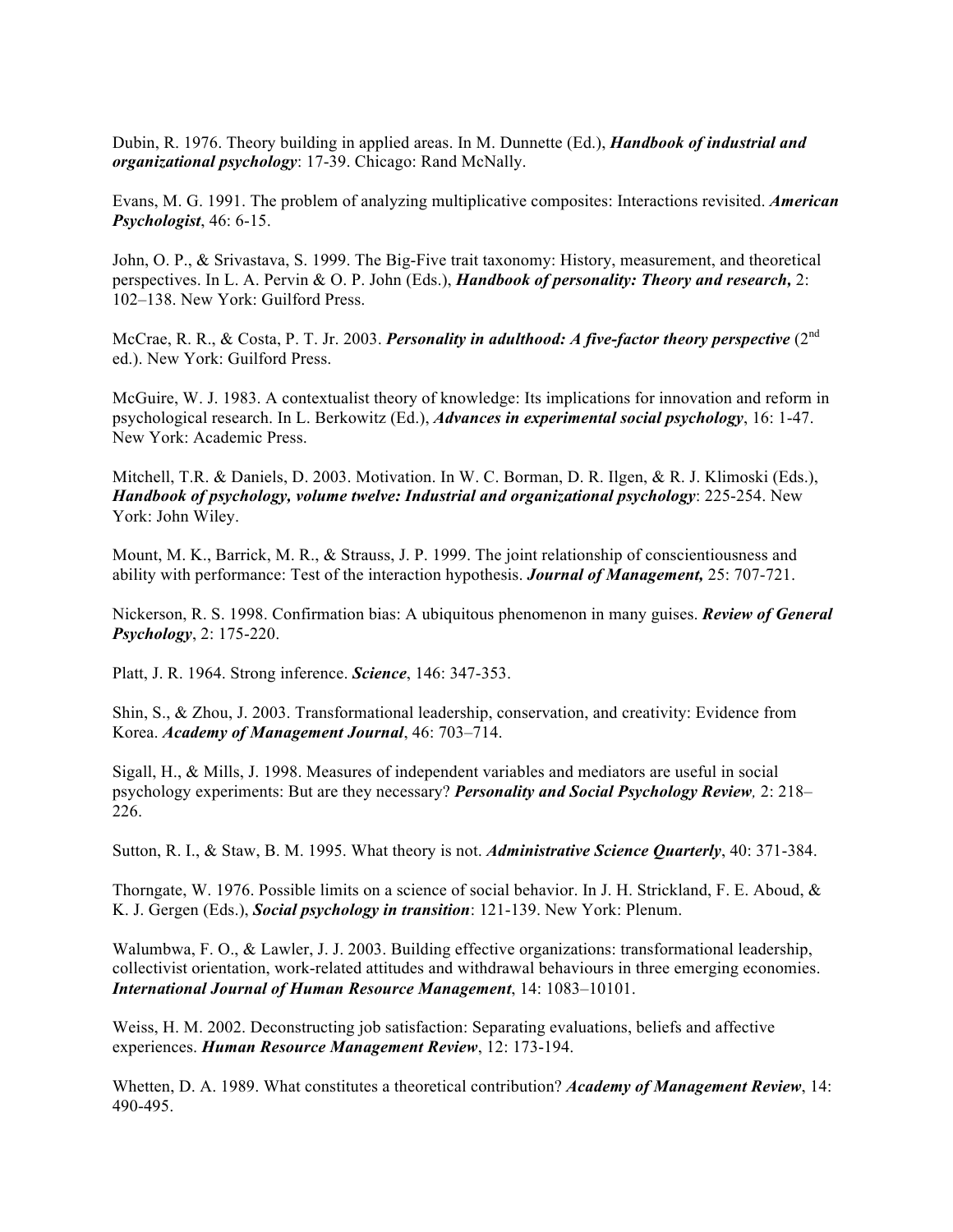Zhu, W., Avolio, B. J., & Walumbwa, F. O. 2008. Moderating role of follower characteristics with transformational leadership and follower work engagement. *Group & Organization Management*, 34: 590-619.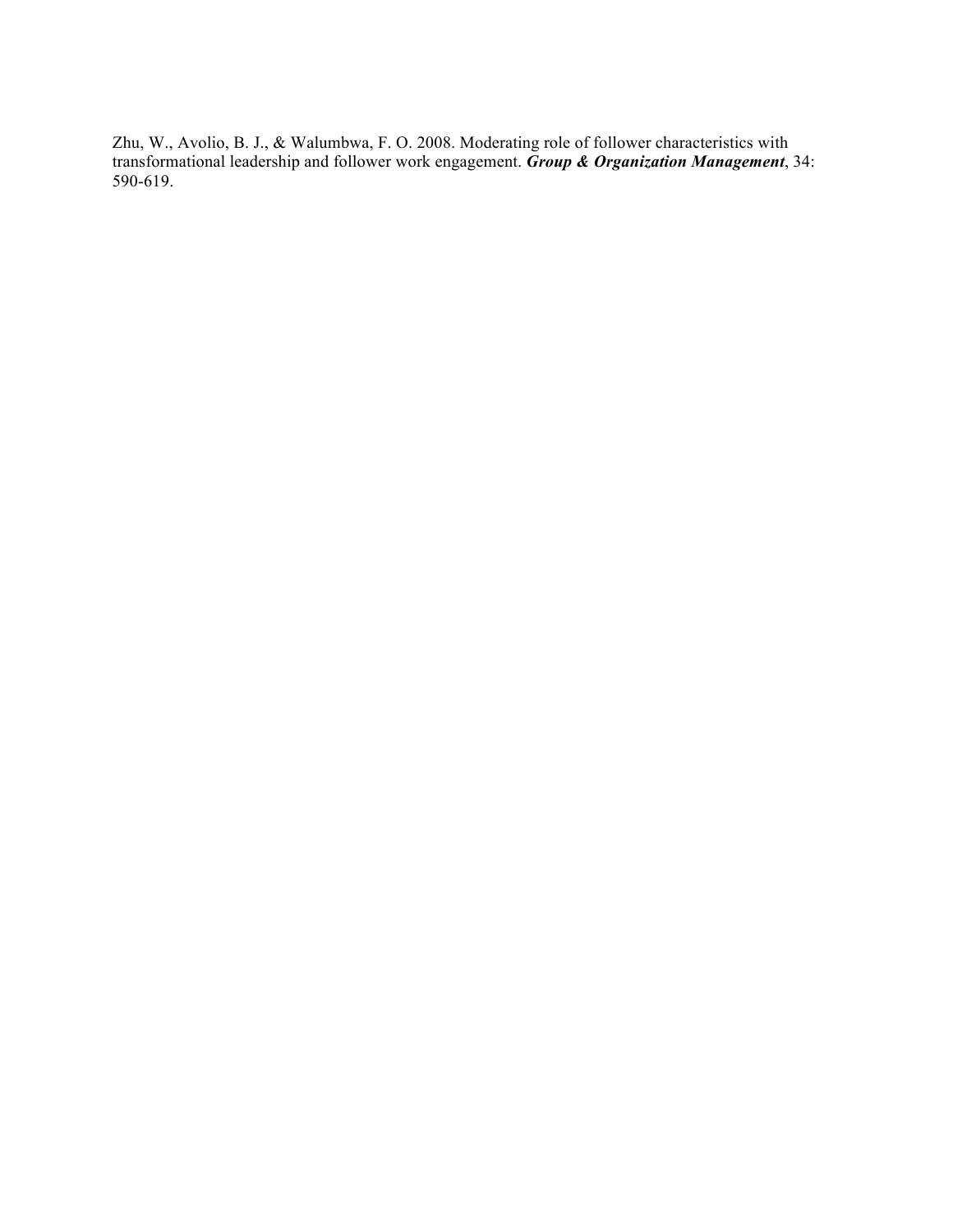You have conducted a series of studies that were designed to examine the notion that some followers are immune to the favorable effects of transformational leadership (on followers' attitudes, motivation, and performance) that have been observed in previous research. There are several things to like about your paper: your research question is interesting, you have employed multiple and complementary methods to test your hypotheses, and the paper is well-written. Despite the positive features of your paper, however, I have some concerns about the paper's potential to contribute to the management literature. In this review I will confine my comments to what I perceive to be the paper's major limitations and offer some recommendations for improving the work. I hope that you will find my comments helpful.

1. My most significant concerns have to do with the decision to focus on follower trust/cynicism, ability, and self-esteem as moderators of the effects of transformational leadership. You have made a good case for the general notion that all followers may not react the same (positive) way to transformational leadership, but the material leading up to the moderation hypotheses was underdeveloped and unconvincing and my sense is that other follower characteristics might be better candidates for this exercise. Of course, the fact that your moderation hypotheses were not supported means that I have the benefit of hindsight. Still, I'd like to offer some suggestions for improving the conceptual development for the predictions that you have (Comment #2) and propose some alternative approaches for examining the same basic research question that underlies your research (Comment #3).

2. Hypothesis development. To explore the idea that some followers may not be as responsive to transformational leadership you focused on "follower characteristics that have been proposed as moderators" (p. 4) in previous theoretical work. I would, however, characterize these earlier predictions as "food for thought" rather than fully articulated and theoretically informed moderation hypotheses. As a result, it leaves you with the responsibility for developing a convincing conceptual basis for each prediction. But much of the conceptual development preceding the hypotheses speaks more to the mechanisms by which transformational leadership leads to outcomes and less on the mechanisms by which the moderators that are the focus of your work influence the relationship between transformational leadership and outcomes. Understanding the mediation mechanisms can be helpful in developing the conceptual basis for moderation predictions (I return to this idea later), but it is not a substitute for that conceptual work. I found the conceptual basis for Hypothesis 2 (intellectual and cognitive ability) to be particularly unconvincing – an argument can be made that individuals who are more open to new experiences will be more likely to embrace the message of a leader who articulates a vision of the future that departs from the status quo.

3. Some alternatives to consider. You may not have the data to follow-up on the comments I'll make here, but I offer them anyway as they may be of help to you. I begin by referring back to the transformational leadership research that has identified mediating mechanisms. In a nutshell, this work suggests that transformational leadership influences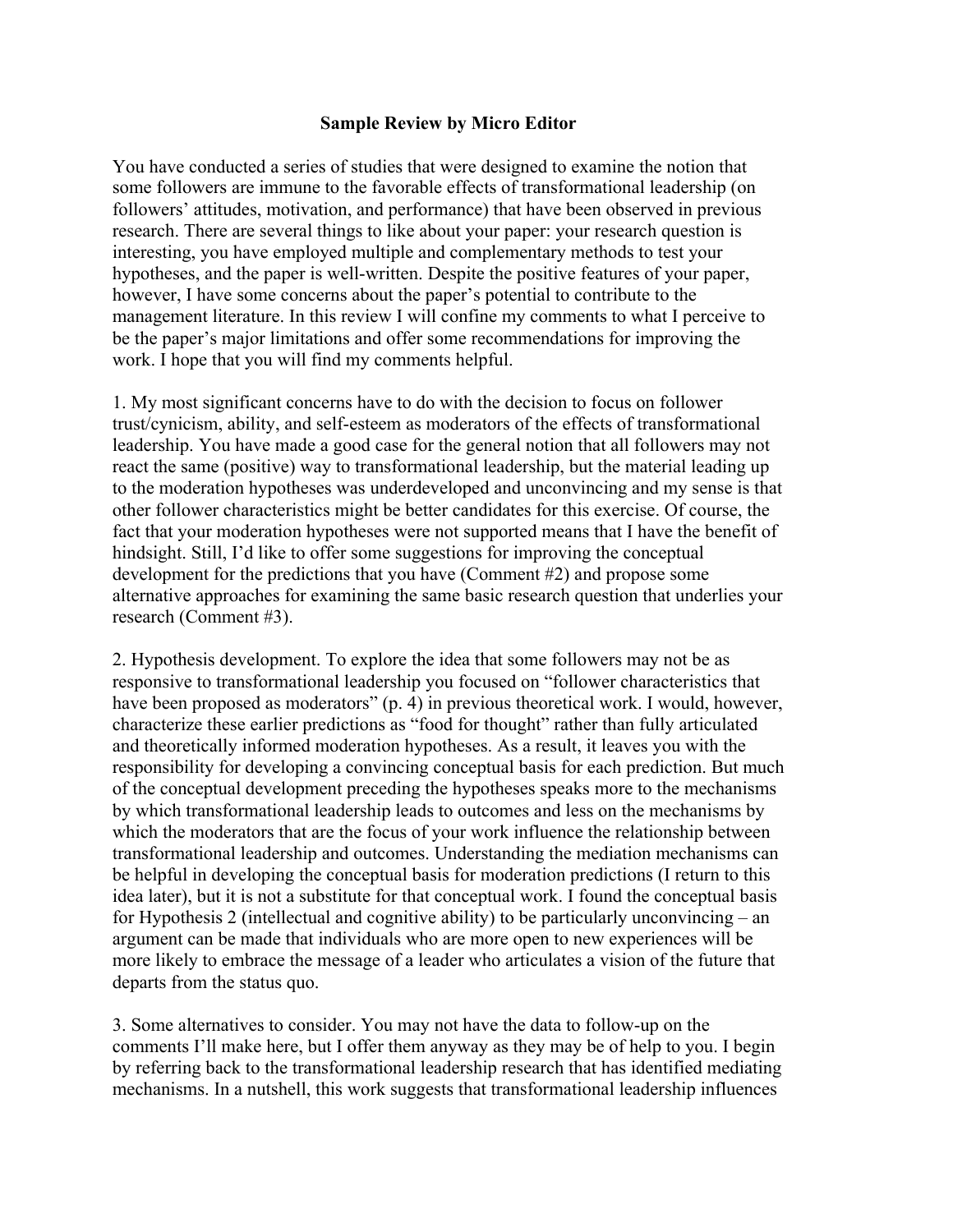followers' attitudinal and performance outcomes indirectly, through the effects it has on such things as emotions, confidence, and trust (p. 5). Other mediators that have been identified include core job characteristics (Piccolo & Colquitt, 2006), self-concordance (Bono & Judge, 2003), and leader-member exchange (Wang, Law, & Hackett, 2005). After accounting for these factors, transformational leadership may have little influence on the outcomes that you examined. It may therefore be more fruitful to examine the role that follower characteristics play in explaining the relationship between transformational leadership and these proximal outcomes. For example, if it is an "emotional wollop" (p. 5) that explains how transformational leadership influences attitudes and performance, it may be possible to identify immunities (to transformational leadership) by focusing on individual factors that make it less likely that individuals will experience favorable emotional reactions (e.g., emotional expressivity; Kring, Smith, & Neale, 1994). A model of this sort would involve integrating theories of emotional expression with transformational leadership. I could brainstorm further, but my point is that your choice of moderators should be better tied to extant theory and a potentially fruitful way of doing this would be to explore factors that influence the relationships between transformational leadership and the process factors that have been identified in previous research.

4. Little to no support for the hypotheses. Another major concern has to do with your paper's potential contribution given that the null hypothesis was supported in all three studies. When this occurs we're left to wonder whether the theory underlying the predictions is flawed, the research design is not adequate for a construct valid test of those predictions, or both. In this case you have argued that your studies support the notion that there is no dispositional immunity to transformational leadership – followers generally respond favorably. There is certainly value in the sort of work you have conducted, but the overall contribution is not as strong as studies that involve developing and empirically supporting new theoretical work.

5. The studies themselves. I again commend you for examining the predictions using multiple studies and varied research designs. It is also clear that you have made a concerted effort to address some of the thorny issues that arise when examining transformational leadership (e.g., how to deal with the ordinarily high correlations among the transformational leadership dimensions). I have just a couple of comments about the design choices in Study 3, the experimental investigation. First, it appears that the transformational leadership manipulation focuses much more on the vision dimension than the others. Perhaps this is a function of what is and is not feasible in an experimental setting. Second, I think that a more valid measure of extra-role performance is whether or not the study participant agrees to submit ideas when asked if they are willing to do so (even though it was not required). To focus on the number of ideas submitted conflates willingness to go above and beyond the call of duty with how well research subjects perform. And I think that in this context, extra-role performance is more about the willingness of participants to do more than they have to than in how well they do it. Also, for this measure and for the measure of task performance, it would be useful to develop a coding scheme (that is informed by expert ratings) that captures the quality of study participants' ideas. Simply providing more answers isn't necessarily more creative.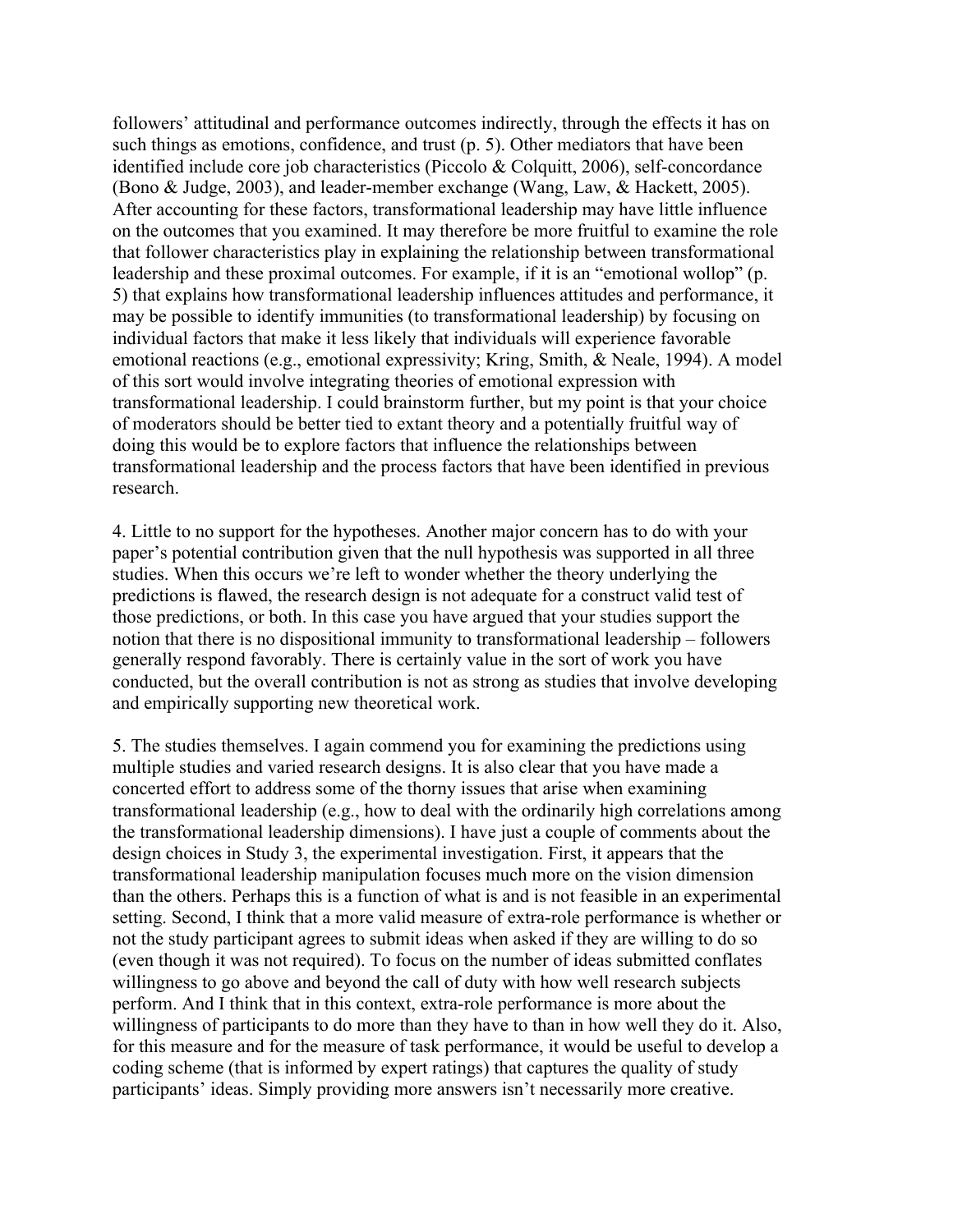Coming up with one extraordinarily creative idea should count for more than producing three or four unoriginal ideas that have little chance of working.

6. Summary. I enjoyed reading your paper and I hope that you will continue exploring the kind of questions that motivated your work. Understanding the boundary conditions on transformational leadership can make valuable contributions to management theory and practice.

References in my review that do not appear in your manuscript

Bono, J. E., & Judge, T. A. (2003). Self-concordance at work: Toward understanding the motivational effects of transformational leaders. *Academy of Management Journal*, 46, 554-571.

Kring, A. M., Smith, D. A., & Neale, J. M. (1994). Individual differences in dispositional expressiveness: Development and validation of the emotional expressivity scale. *Journal of Personality and Social Psychology*, 66, 934-949.

Piccolo, R. F., & Colquitt, J. A. (2006). Transformational leadership and job behaviors: The mediating role of core job characteristics. *Academy of Management Journal*, 49, 327-340.

Wang, H., Law, K. S., & Hackett, R. D. (2005). Leader-member exchange as a mediator of the relationship between transformational leadership and followers' performance. *Academy of Management Journal*, 48, 420-432.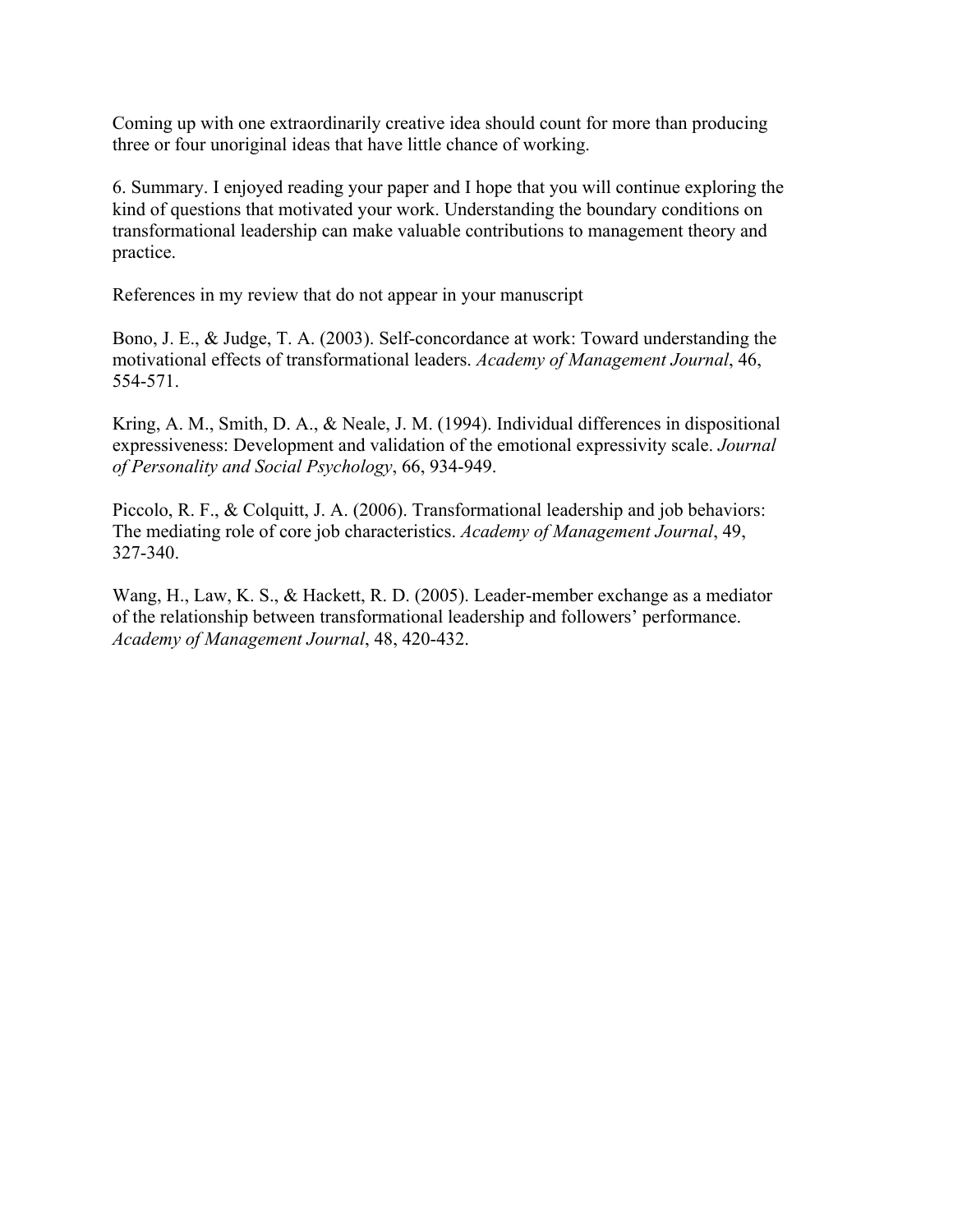This paper addresses an interesting topic, whether or not some people are more responsive to transformational leadership behaviors than others. This is an important issue because there is a large body of research that shows small to moderately sized effects of this type of leadership on employee attitudes, motivation, and behavior. Given that effects sizes reported in the existing literature are not huge, it is possible that transformational leadership behaviors are effects for some employees but not others.

Despite my enthusiasm for its general topic, the current manuscript has a number of limitations that -- in my view -- substantially limit its potential contribution to the literature.

1. Theory. The central theoretical premise of this study is that some individuals (e.g., those with low self esteem) are more drawn to inspirational leaders and some individuals (e.g., those high in cynicism) are resistant to their effects. But, Kouzes and Posner (The Leadership Challenge), report that inspirational leadership behaviors are among those most sought by a broad variety of employees, across organizational levels, occupations, industries and across time (their studies were repeated several times over the past two decades). Their results suggest that a rather universal appeal for these types of leadership behavior. Furthermore, basic psychological theories of human motivation tend to suggest that people generally seek meaning in their lives. It follows, logically, that having leaders who inspire them by showing how their work is meaningful would be appealing to and effective for most employees. This, in my view, the fundamental weakness in this manuscript is an inadequate theoretical foundation. You note, "there is no well-developed theoretical explanation of the role of individual differences n response to behaviors of transformational leadership." This is your opportunity to develop such a theory and doing so would improve the contribution of this manuscript and increase its potential impact.

a. In developing a coherent theory about who will and will not responds to transformational leaders, it is important to clarify whether all responses are positive, but vary in magnitude (as implied by the current manuscript), or whether your believe that some individuals will react negatively to transformational leadership.

b. In developing a stronger theoretical framework for this manuscript, it might be wise to have a more systematic approach to your choice of traits. Using a broad framework, such as the Big Five, may be helpful -- though I am not advocating specifically for that particular framework as you may find others to be more appropriate to your research. In any case, further justification for why these employee traits and characteristics (and not some others) is needed.

2. Analytic Strategy. In Studies 1 and 2, your analytic strategy is not appropriate for the data, because you lose power to detect effects by running the analysis follower by follower, and because inconsistent results across follower #1 and #2 may be due to capitalization on chance in each sample. Despite my concerns about the current analytic strategy, it isn't immediately clear to me what the very best alternative is. You have a rather unusual situation in which you are proposing that a level one variable (follower personality) moderates the association between a level 2 variable (leadership) and a level one outcome (follower attitudes, motivation, behavior).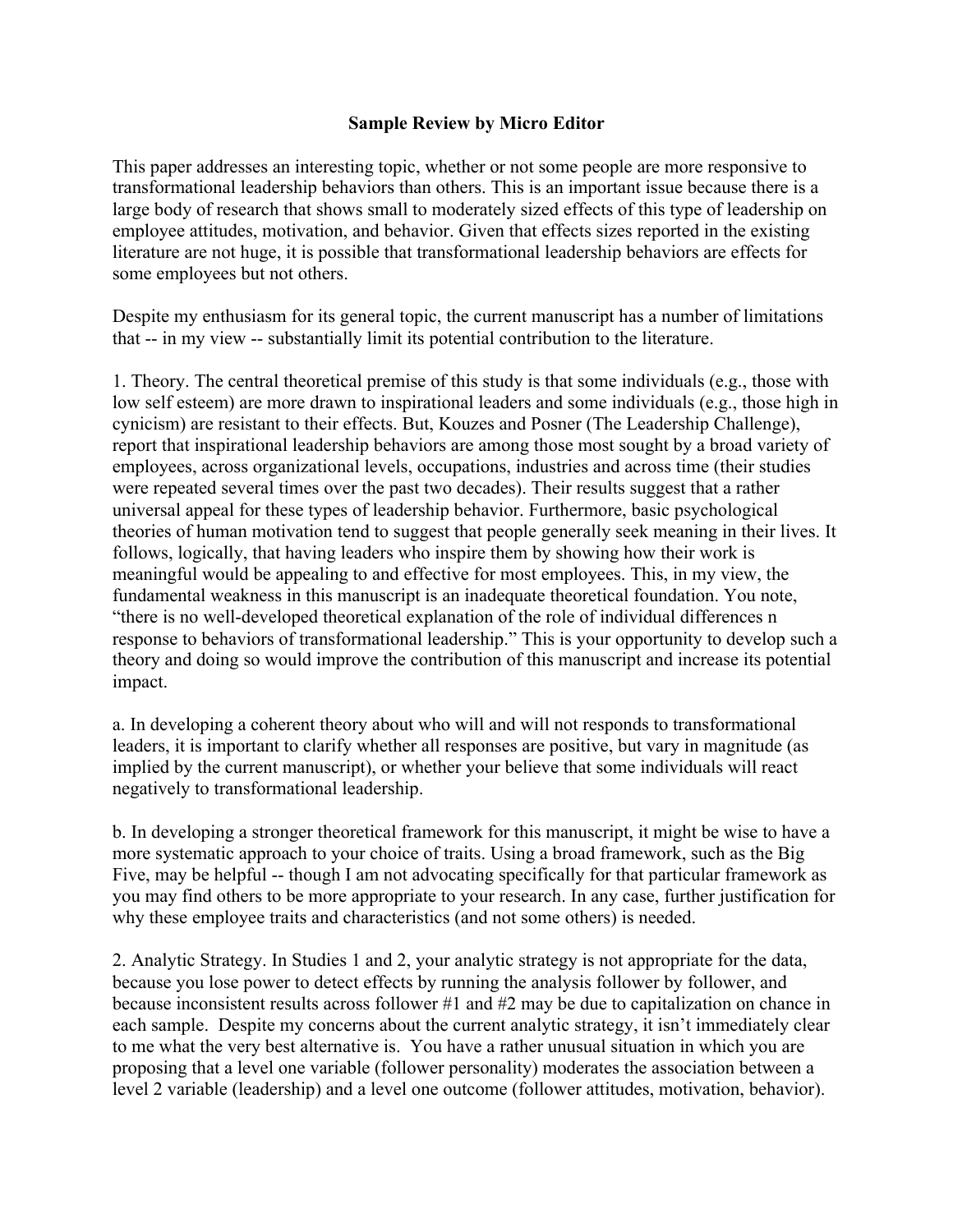This scenario doesn't fit nicely into the typical cross level moderator analyses conducted in using multilevel analytic techniques (e.g., random coefficient modeling, HLM, etc). In making a decision about how best to test your hypotheses, I urge you to consider the appropriate level of analysis.

Is the aggregate leadership variable really the right level for the predictor? In study 1 for example, it is not clear to my how the aggregate (group) perception of leadership would influence an individual employee's behavior or attitudes. Isn't it more likely that the effects of each employee's leadership perceptions would be the best predictor of outcomes? If this is the case, I think that you would be best off using each employee's individual report of the leaders behavior (though this approach leaves you with all self-reported variables, which increases concerns about any effects you find being spurious due to some characteristic of the individual reporting). If you choose to analyze your data at the individual level using each individuals own report of the leaders behavior, you could then follow up by attempting to replicate your findings using the aggregate leadership variable, as you have in the "all data" analyses in Studies 1 and 2. But, rather than simply concluding that the dependencies in the data provide liberal tests of significance you should conduct these analyses using a regression algorithm that allows you to drop assumptions of independence in the data (e.g., STATA cluster function). Using individual reports of the leaders' behavior in a first step and then replicating the results with aggregate reports would provide a better test of your model (but see comments below about aggregation of leadership reports across sources).

3. Congruency and complementarity of the three studies. There is a surprising lack of coherence across the three studies. It is not at all clear to me why all three studies didn't test the same set of theoretically relevant individual differences. How does Study 2 build on Study 1 in a consistent, coherent, theoretically grounded way? Why didn't you use the same variables across studies? If Study 2 was meant to build on Study 1, I would expect you to replicate (and extend) the analyses in Study 1, perhaps in a different sample or situations. This is especially important given that you did find some inconsistent moderating effects in Study 1. It is not clear to me from reading this manuscript if (or how) the samples in Study 1 and 2 differ or why you chose to use different measures of individual differences in the two studies? If self-esteem is a key variable that would influence reactions to transformational leadership, why is it not measured in Study 1 (and relatedly, why are intellect, trust, and cynicism not measures in studies 2 and 3)? In Study 3, I expected to see the same individual differences as in Studies 1 and 2, though I applaud you for adding an ability based measure of intellect in the lab setting. The inconsistent measurement of individual differences across studies may be due to the absence of a strong theoretical framework, in which the relevant individual differences are carefully specified. Especially given your null results, it would have been informative to see some replication of results across studies.

# More Minor Issues

4. Please provide ICC (1) and ICC (2) to justify aggregation of leadership reports across followers. There is considerable evidence in the literature that leadership ratings differ considerable across sources, leading to debate in the literature about the reliability and conceptual meaning of ratings aggregated across sources.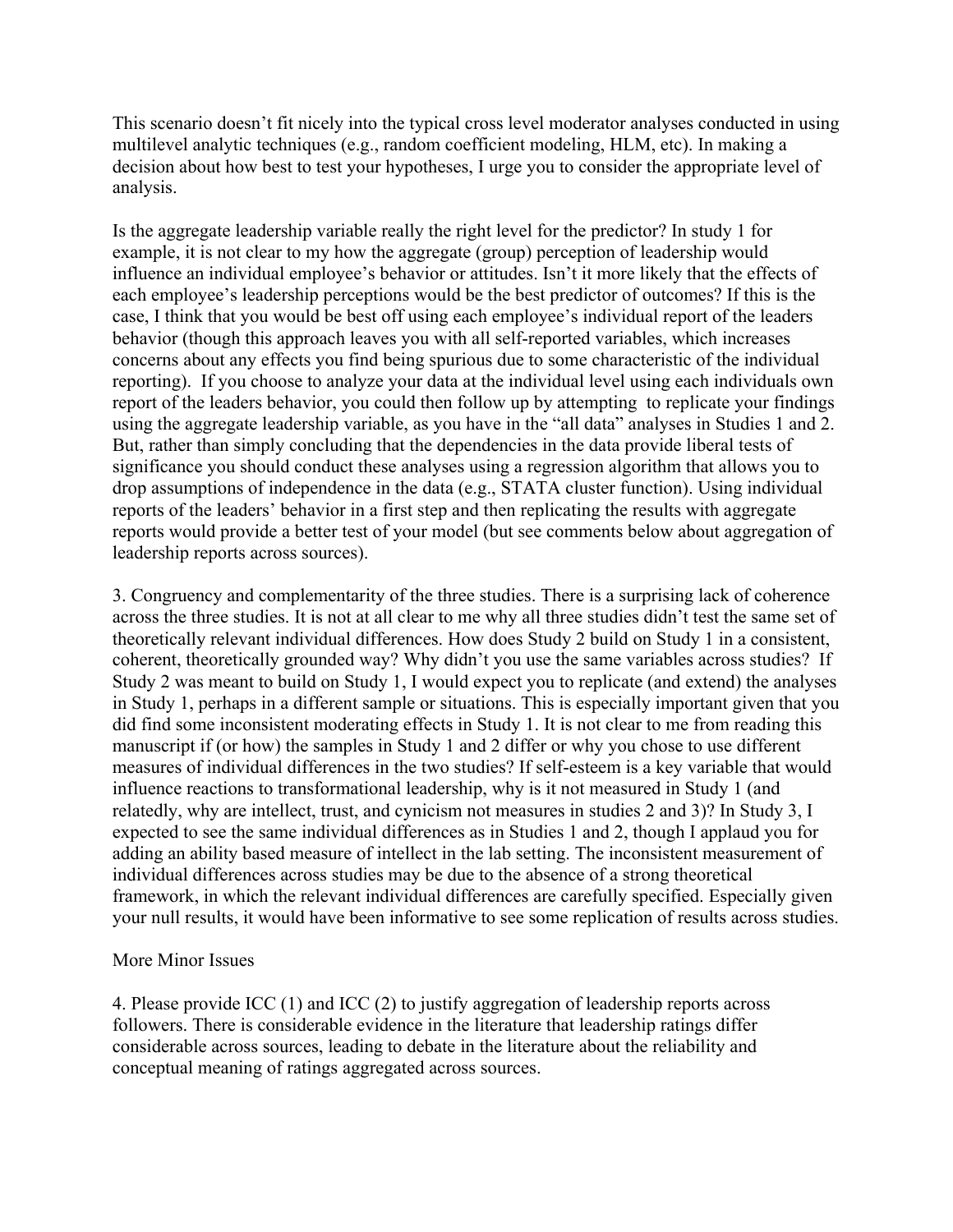5. I would like to see a CFA on the leadership dimensions.

6. If intellect is meant to be a proxy for general mental ability (this seemed to be implied but was not explicitly stated in Study 1), then it would be nice to see a citation showing the association between the two variables.

Conclusion: With weak theory, null results, and measurement inconsistency across studies, it is hard to for me to appreciate the overall contribution of this manuscript. Further, in the absence of a strong, compelling theory about why some employees would not react positively (or would react negatively) to transformational leaders, what we are left with in this manuscript is really only replication of a substantial body of existing research that documents the effects of transformational leadership behaviors on employees attitudes, motivation and behavior.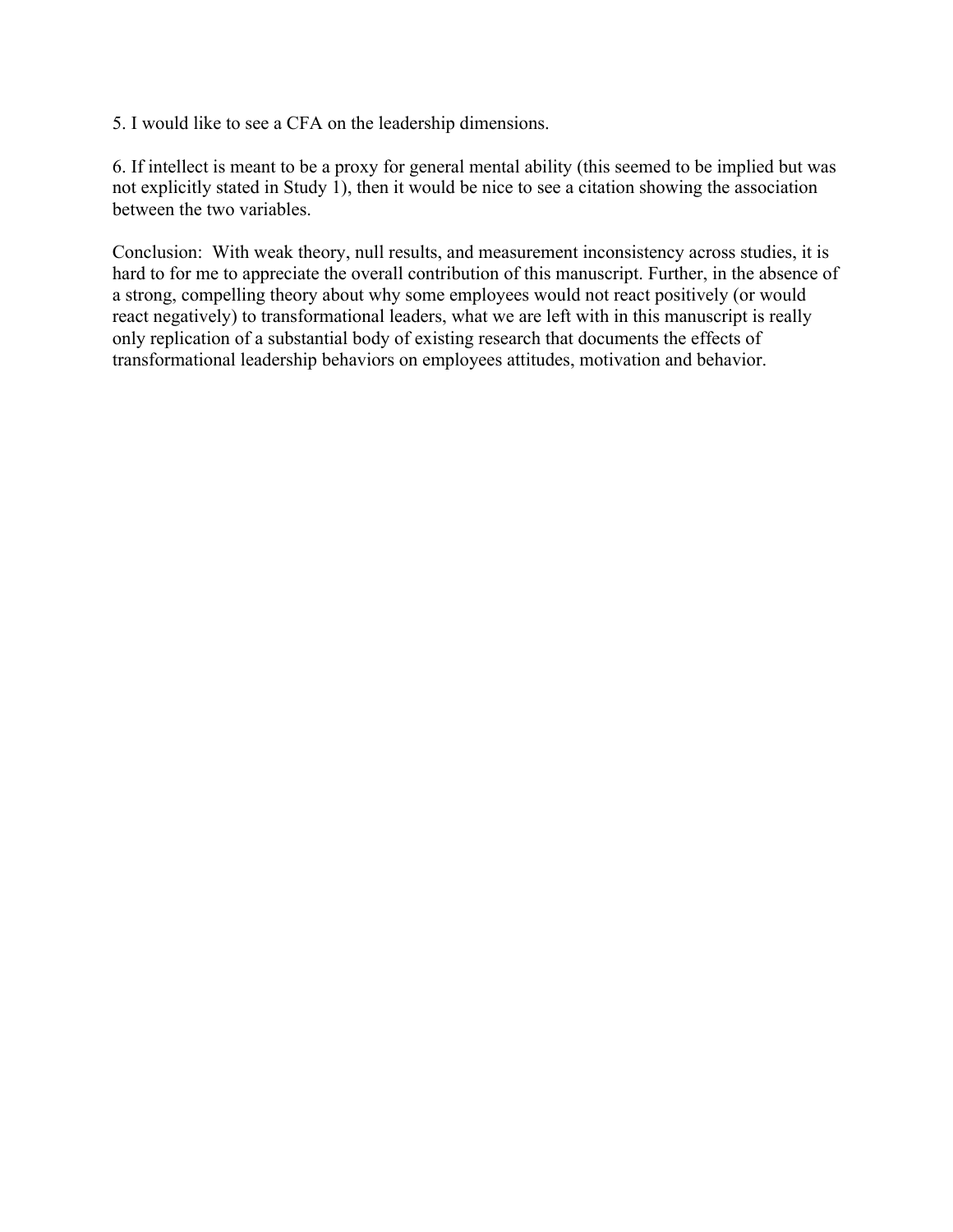Your manuscript considers an interesting question regarding the effects of transformational leadership on followers' attitudes and behaviors: do those effects depend on individual differences among followers? Drawing from the transformational leadership literature, you identify several potential moderators of its effects and test those relationships empirically in a series of studies. Your results (largely) fail to support these hypothesized moderating relationships, leading you to claim support for the 'universal' (non-contingent) effects of transformational leadership on follower attitudes and behaviors.

Your manuscript demonstrates mastery of the literature and the key theoretical issues surrounding the mechanisms whereby transformational leadership shapes follower outcomes. Your ideas are presented clearly and economically. I am especially impressed by your multistudy approach across two field and one laboratory context. Despite these strengths, there are several areas where your manuscript doesn't fulfill its potential.

1. In my reading of your manuscript, you started out building logic in support of your alternative hypotheses whereby the effects of transformational leadership depend on the cynicism, dispositional trust, self-esteem and intellectual ability of followers. But in light of the failure of your results to provide convincing empirical support for these ideas, you switch arguing on behalf of your null hypotheses and conduct additional analyses in an effort to substantiate those ideas. This switch raises several issues:

a. Given the conventions of how we write up organizational research, this switch - apparently occasioned by failure to find support for the hypotheses - is jarring to say the least. Why? Because readers expect the narrative arc of an article to be one that lays a foundation in the explanatory logic supporting the hypotheses and concludes with reflection on what theoretical insights the results can support. A reversal midstream causes the reader to wonder whether the authors (you) were committed to your ideas in the first place.

b. Your manuscript lacks a compelling theoretical rationale for the absence of moderating effects. Failure to detect such effects across three studies might count as empirical evidence for the null hypotheses (but see the next point), yet what the reader needs to know is why - why are the outcomes of transformation leadership not dependent on individual differences? - especially in the context of the logic you offered earlier in support of the alternative hypotheses.

c. Advocating the null hypothesis is controversial, but has precedents in the organizational literature. See Cashen and Geiger (2004; Organizational Research Methods 7, 151-167), Cortina and Folger (1998; Organizational Research Methods 1, 334-350), Frick (1995; Memory and Cognition 23, 132-138) and Nickerson (2000; Psychological Methods 5, 241-301) for positive appraisals. The Cashen and Geiger (2004) article is especially helpful because it pinpoints issues surrounding the statistical power necessary to claim support for the null hypothesis with the same confidence as the alternative. Statistical power is especially problematic in the case of your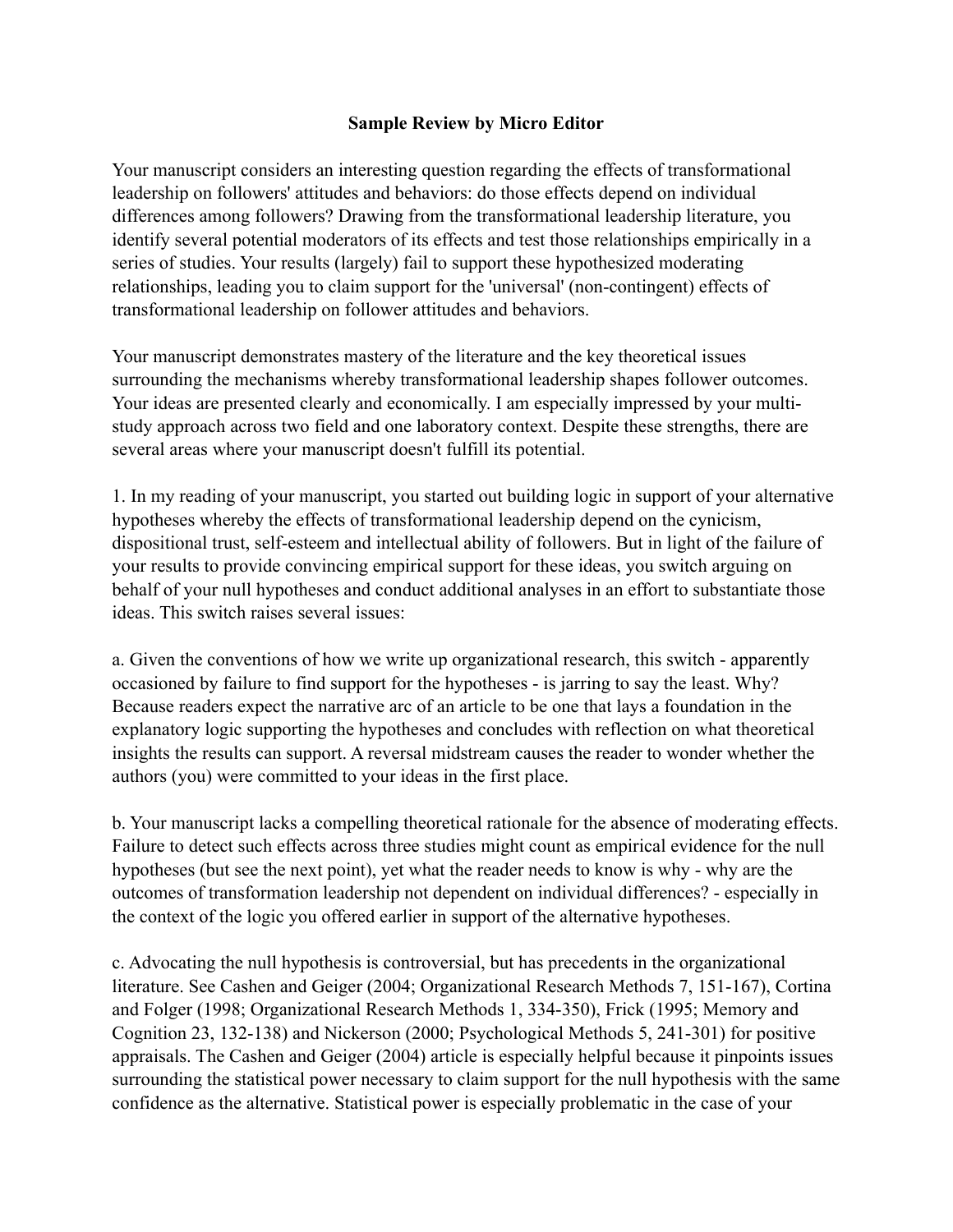manuscript because your null hypotheses involve moderators, and tests of moderation are highly sensitive to adequate power (Aguinis, 1995; Journal of Management 21, 1141-1158 discusses categorical moderators and Shieh, 2009; Organizational Research Methods 12, 510-528 discusses continuous moderators). Should you decide to frame your study as support for the null hypothesis, you would need to show that you have adequate statistical power to detect moderating effects if they actually are there.

2. You frame the absence of support for your moderators in relation to the 'universal' effects of transformational leadership. But assuming you have sufficient statistical power, what you actually can speak to are dispositional trust, cynicism, self-esteem and intellectual ability rather than the entire gamut of individual differences. True, Study 2 does bring in the Big 5, but that probably would have been the place to begin in designing all three studies if your intent were to argue against the moderating effects of personality. Without a more compelling demonstration using the Big 5, your conclusions about the 'universal' nature of the effects of transformational leadership need to be tempered.

3. The significance of the potential contribution of your research question did not seem especially compelling to me because you rely on comments made by previous researchers in framing your topic - comments that apparently weren't important enough for them to follow up with additional research themselves. I think your research question is intrinsically interesting not only for the practical reasons you elucidate in your Discussion Section, but also because it speaks to the broader issue of whether and/or when leadership effectiveness depends on the unique nature of individual followers. Can you frame your research question in terms of its theoretical significance for leadership research, letting the quotations and citations from Bass (1985), Conger and Kanungo (1998), and Shamir et al. (1993) recede into the background?

4. The logic you offer in support of hypothesis 1 builds from the nature of transformational leadership to the relevant individual difference variables - i.e., transformational leadership involves emotional inspiration, so cynicism is a relevant candidate as a moderating individual difference variable. But the logic you offer is brief, and combining cynicism and trust in a single hypothesis does justice to neither. Are trust and cynicism intrinsically related in the way your logic implies? Further, with respect to trust, your logic builds not on transformational leadership per se so much as on a mediator that is not measured in your data. Further elaboration of the logic undergirding these hypotheses would be helpful.

5. Hypotheses 2 and 3 rely on the idea that followers low in intellectual ability and self-esteem have more room to grow under transformational leadership than their high ability and high esteem counterparts. This 'ceiling effect' is plausible, but relies more on a purported distributional anomaly than on an explanation why such an anomaly would occur. Isn't it equally plausible that the dimensions of intellectual stimulation and individualized consideration are equally efficacious all along the continuum of intellectual ability and self-esteem? Please clarify by entertaining the merits of the null hypotheses.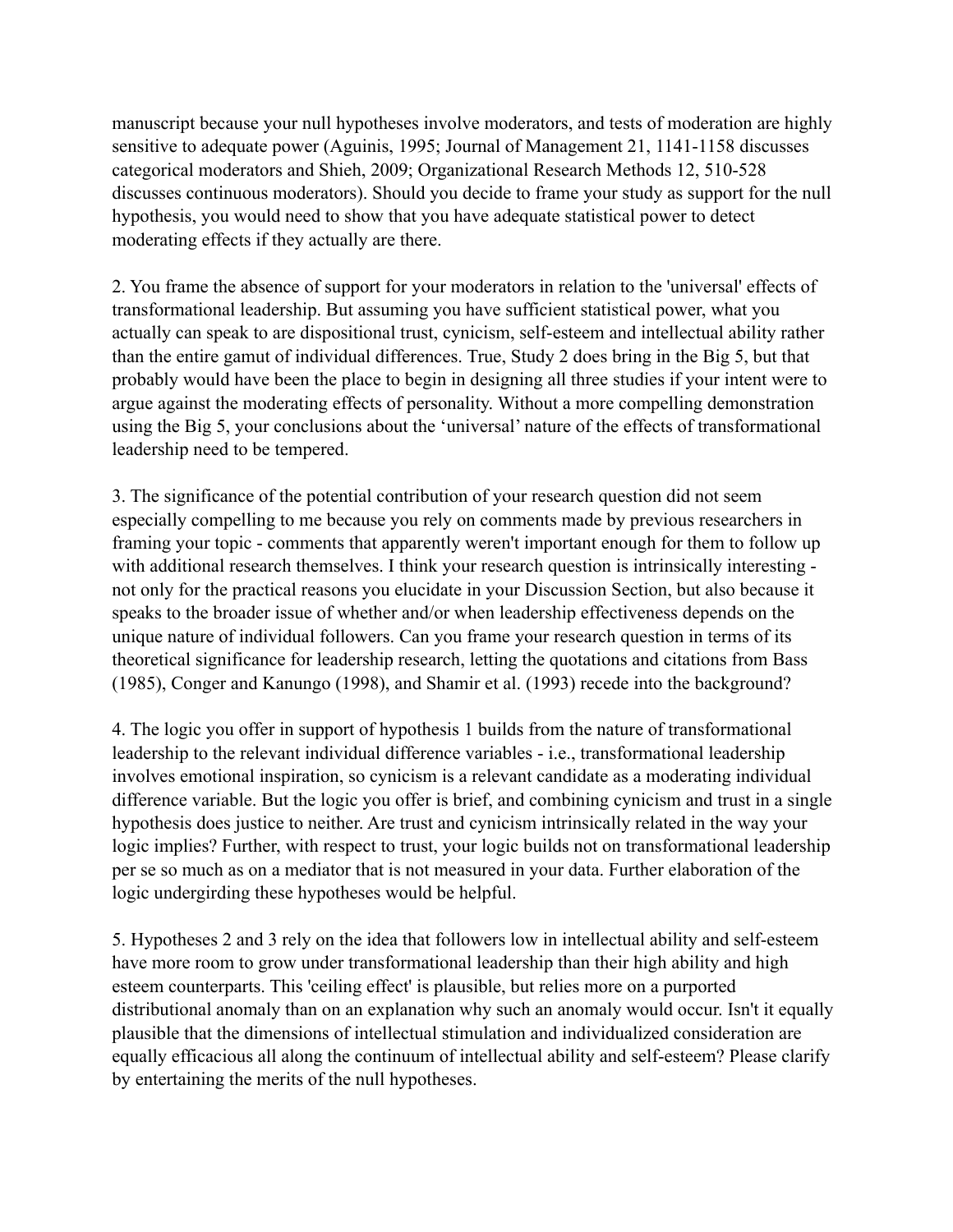6. In computing and assigning values for transformational leadership you aggregated across subordinate, supervisor, and self-ratings. I appreciate that this approach has been used in previous research (Judge & Bono, 2000), but I would like to see empirical tests of whether these sources agree in their assessments of the leader (i.e., ICC, Rwg). Lack of agreement within groups regarding the leader might explain why your hypotheses failed to find support, as all but one member of a team would have been assigned an incorrect transformational leadership score.

7. I am not clear why you ran regressions with only one of the followers in the group as a solution to the problem of non-independence of your observations. I might be missing something here, but wouldn't a two-level model (i.e., HLM) address your concerns regarding statistical independence and yet allow you to use all of your follower data? (If you are concerned that your 'main effect' is at level two, and your moderator term is at level one, there is a nice discussion of this general approach in Cohen, Cohen, West & Aiken [2003] on pages 554 and following).

8. In Study 1, your performance variables are so highly correlated as to suggest that your measures are tapping a single underlying factor. You offer no theory as to why distinguishing among these indicators is relevant (i.e., differential effects). I suggest that you use only the contextual performance dimension since it is the one most closely aligned with your theory regarding the effects of transformational leadership. A similar question can be raised about Study 2, where initiative and overall performance are correlated at the .81 level, and where there is no explanation in the logic for the hypotheses as to why these distinctions are meaningful.

9. Study 2 is positioned as a replication of Study 1, but including self-esteem as a moderator. Study 3 is positioned as a different design, a lab study versus field research using studies. Yet there also are other differences among the studies, including the variables measured and the scales. If your objective is to support your alternative hypotheses, then these differences are potential liabilities. But if your goal is to sustain the null hypotheses, then these differences are potential advantages. See Cashen & Geiger's (2004) emphasis on the importance of multi-trait multi-method analyses when seeking support for null hypotheses.

10. Your discussion entertains the possibility that transformational leadership is 'universal' in its effects rather than contingent. You choose your words and phrase your ideas carefully ("do not appear" ... "appear to be," page 27) - perhaps to ward off criticism that your results do not conclusively rule out any moderating effects of individual differences. But - even though stated tentatively, and despite being carefully qualified - the ideas you advance are those that depend on conclusive support for the null hypothesis. You are close to that, but I think not close enough, and so the conclusions you draw are speculative. Please consider tempering these claims.

Best wishes going forward in your work!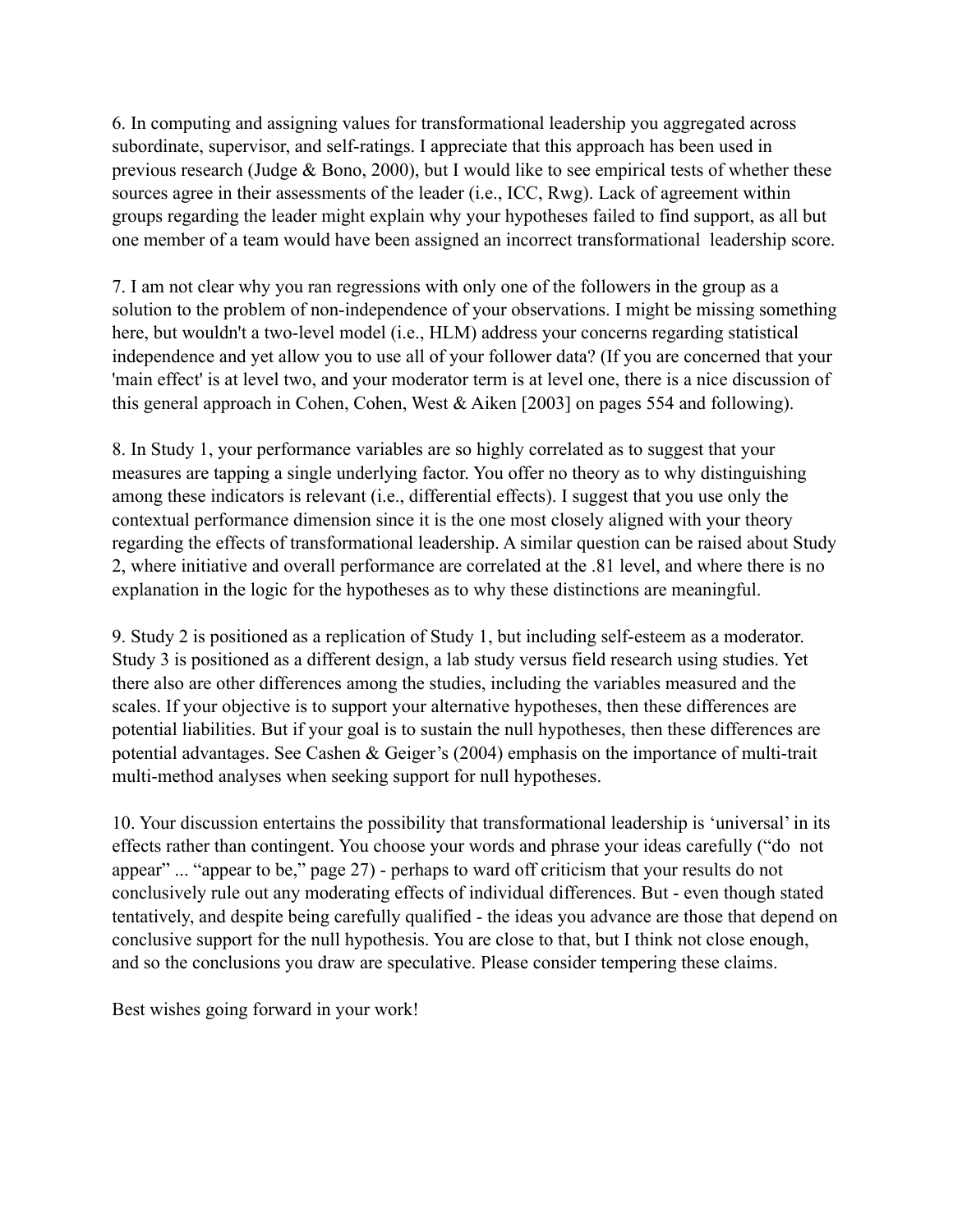The authors examine individual difference moderators of the relationships between transformational leadership and followers' job attitudes and performance. In a series of two field studies and a lab study they find little evidence for moderation and conclude that the results are consistent with the idea that subordinates react similarly to transformational leadership. There are a number of positive features to this manuscript—I applaud the authors' professionalism and the care taken in the collection of three separate data sets. My comments and concerns with this version are listed below, separated by priority.

#### Major Points

1. Lack of specificity: I appreciate the justification for the study and agree with you that this is an important line of inquiry. My main concern with the theory development in this version is the lack of specificity in the hypotheses. You make some summary arguments concerning the relationship between transformational leadership and job-related outcomes, but you offer very little in terms of specificity for the interaction predictions. For example, on p. 3, you briefly explain that transformational leadership relates to job satisfaction and such, but on pp. 5-6 you offer very little in terms of arguments for exactly how cynicism and propensity to trust moderate these relationships. I'd suggest retooling your arguments and explaining the relationships at high and low levels of the moderators. One suggestion for increasing the precision of your arguments would be to isolate precisely how each individual difference variable interferes with the advantages of transformational leadership. Just as an idea, and as a single example, it seems as though cynicism would derail the emotional wallop while low propensity to trust might interfere with the cognitive identification. At the moment, all of the arguments and outcomes are lumped together and it's unclear what the arguments are for each outcome.

2. Theory—mediators and outcomes: A consistent concern I had when reading your prediction development section is that you've taken arguments that are related to mediators of transformational leadership and outcomes and turned them into moderation arguments. For example, you note that trust is likely to mediate transformational leadership on job-related outcomes and so therefore propensity to trust should moderate the relationship between transformational leadership. These two arguments are not the same. Even if we agree to make this leap, it would suggest that propensity to trust would moderate the relationship between transformational leadership and trust, but not necessarily job satisfaction, citizenship, and performance. Your next statement is that House (1977) argues that trust is a necessary condition, but here again note that the trust variable mentioned by House is not an individual difference variable, but rather a variable specific to supervisors and subordinates. This point is related to my first point, but again goes to the underlying logic for your interaction predictions.

3. Perhaps the contribution here is somewhat incremental—a series of moderators of known relationships—but I think you could do a stronger job of building a theoretical framework. You've taken some comments from prior researchers but don't attempt to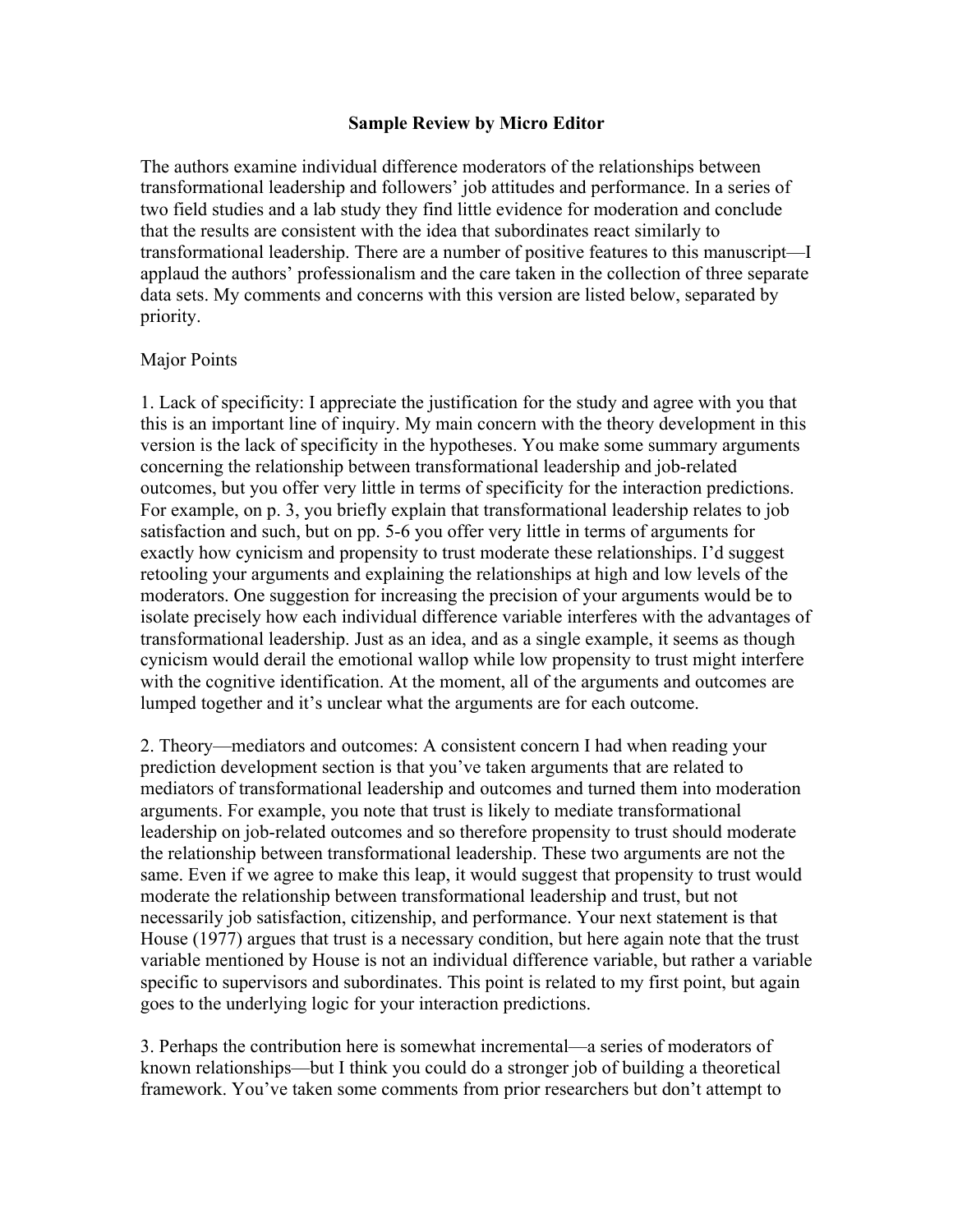build a model of these relationships. Another way to say that is that it doesn't seem as though theory is driving your choice of variables. As such, the selection of variables seems rather ad hoc. One suggestion would be to build a moderated-mediation framework, although I realize you may not have the data available to do it. Following your logic, as using trust as an example, transformational leadership should lead to follower trust, but this should be moderated by propensity to trust. Trust, in turn, should then relate to satisfaction and other outcomes. Note that this would involve an interaction predicting the mediators, not the distal outcomes. One interpretation of your pattern of non-significance is that your moderation arguments apply to the mediators, but not the distal outcomes. I think this kind of theorizing flows more smoothly from the underlying logic than moderators of transformational leadership on the distal outcomes. Significant interactions predicting satisfaction and other distal outcomes are not necessary to show that the indirect and total effects of transformational leadership (through trust and maybe other mediators) differ across individual difference variables.

4. Analysis: In Studies 1 and 2, you have subordinates nested within supervisors. I'd suggest using multilevel modeling in both of these studies when the outcomes are reported by subordinates. This might, although possibility not, give you a little more precision and improve your results. But, whether it improves your results or not, I think it's the right approach. I see your point about averaging subordinate responses and washing out error and agree that it has this effect. But, it also raises other issues such as whether the mean or the variation in subordinate responses is the right outcome. Overall, I think that approach raises more questions than it answers and that a multilevel model with supervisor transformational leadership as a Level 2 variable moderated by Level 1 subordinate individual differences is the right approach.

#### Other Points

5. Variable definitions: I would suggest paying more attention to the definitions of key variables your study. I say this, in particular, with respect to transformational leadership. Most of your theorizing concerns the "high" end of transformational leadership, but little attention is given to the opposite end of the continuum. This is the case not only in the definition or description of transformational leaders in your opening paragraph, but it goes through your hypothesis development as well. This would help the casual reader understand your constructs, but it would also add richness to your prediction development by allowing you to describe why the slopes would be stronger and weaker at different levels of your moderators.

6. Measurement of transformational leadership: You mention that the bulk of literature support a single factor, but you don't report the structure in your own data set. On p. 12, you report an exploratory factor analysis, but I think the CFA would be more appropriate. Can you provide a brief description of a confirmatory factor analysis that supports your decision? In addition, and returning to the definitional issue mentioned above, can you explain what the lack of transformational leadership looks like? On p. 9, you evoke transactional leadership and suggest it is the opposite end of the continuum. Clarity here